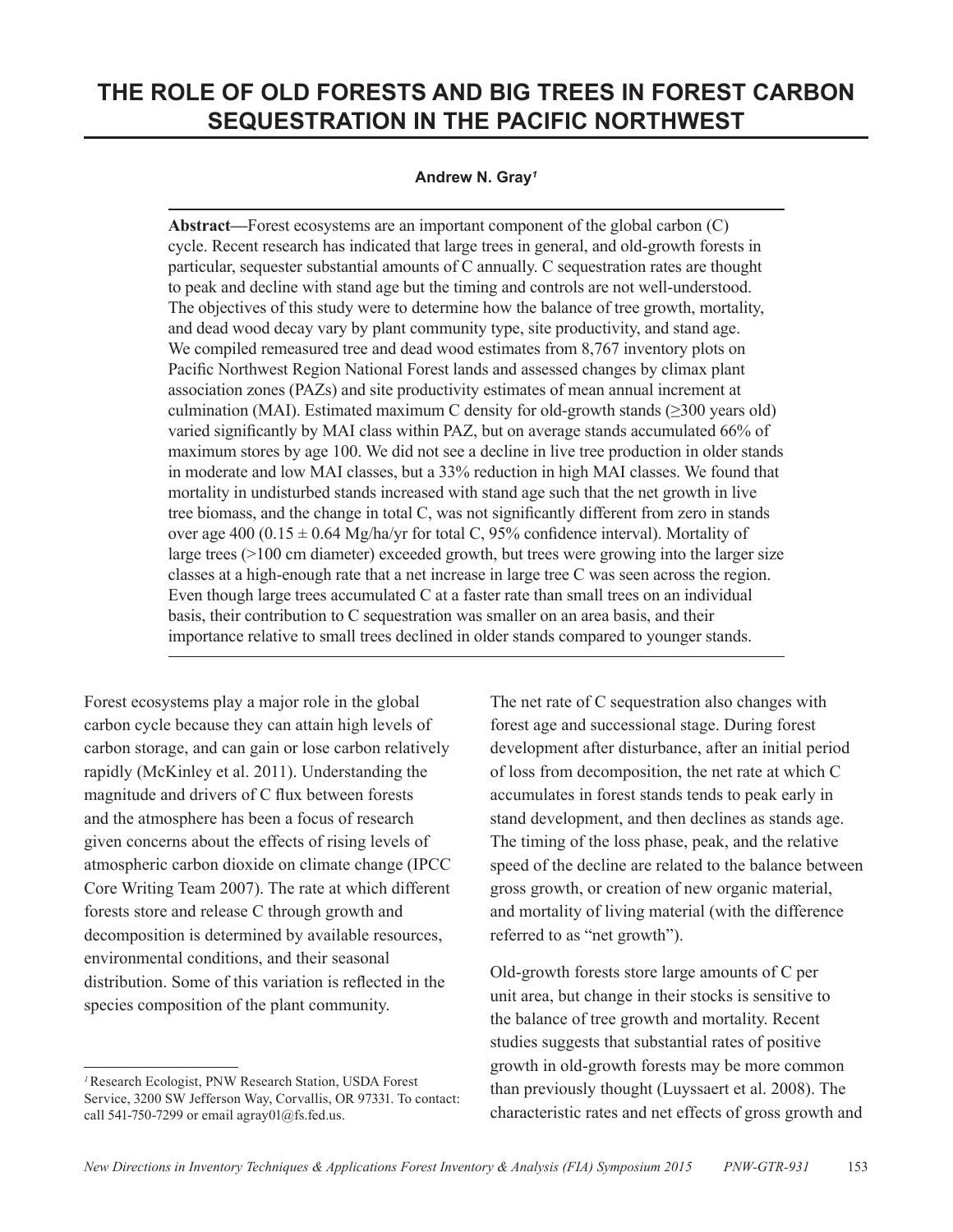mortality of different tree sizes for C accumulation as stands age are not clear.

The objectives of this study were to assess the role of stand age, plant community type, and productivity on forest C stocks (excluding C in mineral soil) and their net changes as well as net sequestration rates over a diverse range of forest conditions. We conducted the study with inventory data from a systematic sample of National Forests in the Pacific Northwest, USA, with repeat measurements of most aboveground C pools.

### **METHODS**

We assessed C stocks and their change on the 22.5 million ac of forested federal land administered by the Pacific Northwest (PNW) Region of the National Forest System (NFS). These lands are found primarily in the states of Oregon and Washington as well as parts of California and Idaho, U.S.A. NFS lands in this region occur in a great variety of conditions. We grouped individual plots into ten Plant Association Zones (PAZ; Table 1) designated by the climax tree species as classified by field crews using local NFS guides (Hall 1998). The data and compilation methods we used for this study are similar to those used in Gray and Whittier (2014).

There were 8,767 grid points ("plots") within NFS lands that had forested conditions measured 3 or more years apart. We grouped points of the same land class and measurement status on a plot into condition classes and assigned values for stand age, site index, and forest type based on the subsequent compilation of the FIA sample of the same plot location. We

**Table 1—Area and environmental characteristics of forested plots on Pacific Northwest national forests by climax Plant Association Zones (PAZ) . Values are means. Listed most common species make up ≥80% of the live tree carbon in a PAZ. PAZs are sorted from lowest estimated mean carbon density (Mg/ha) to highest.**

| <b>Plant Association Zone (PAZ)</b>       | Code            | Area<br>$(1000 \text{ ha})$ | Annual<br><b>Precipitation</b><br>(cm) | Annual<br>temperature<br>(C) | <b>Most common</b><br>species<br>(ranked)* |
|-------------------------------------------|-----------------|-----------------------------|----------------------------------------|------------------------------|--------------------------------------------|
| Juniperus occidentalis                    | <b>JUOC</b>     | 97                          | 48                                     | 6.7                          | JUOC, PIPO                                 |
| Pinus ponderosa                           | <b>PIPO</b>     | 1,102                       | 61                                     | 6.1                          | <b>PIPO</b>                                |
| Pinus contorta                            | <b>PICO</b>     | 416                         | 84                                     | 4.8                          | PICO, PIPO,<br><b>LAOC</b>                 |
| Pseudotsuga menziesii                     | <b>PSME</b>     | 1,212                       | 82                                     | 6.1                          | PSME, PIPO                                 |
| Abies lasiocarpa                          | ABLA            | 776                         | 105                                    | 2.2                          | PSME, ABLA,<br>PIEN, PICO                  |
| Abies concolor &<br>A. grandis            | <b>ABCOGR</b>   | 1,669                       | 91                                     | 5.3                          | PSME,<br>ABCOGR, PIPO                      |
| Tsuga mertensiana & subalpine<br>parkland | TSMEpark        | 924                         | 183                                    | 3.6                          | TSME, ABAM,<br>ABMAS, ABLA,<br><b>PSME</b> |
| Lithocarpus densiflorus                   | LIDE3           | 229                         | 210                                    | 9.8                          | PSME, LIDE3,<br><b>ARME</b>                |
| Tsuga heterophylla & Picea<br>sitchensis  | <b>TSHEPISI</b> | 1,742                       | 188                                    | 7.8                          | PSME, TSHE                                 |
| Abies amabilis                            | <b>ABAM</b>     | 910                         | 222                                    | 5.4                          | ABAM, TSHE,<br><b>PSME</b>                 |

\* In addition to the species names and codes shown in the first two columns, LAOC = *Larix occidentalis*, PIEN = *Picea engelmanii*, ABMAS = *Abies magnifica* var. *shastensis*, ARME = *Arbutus menziesii*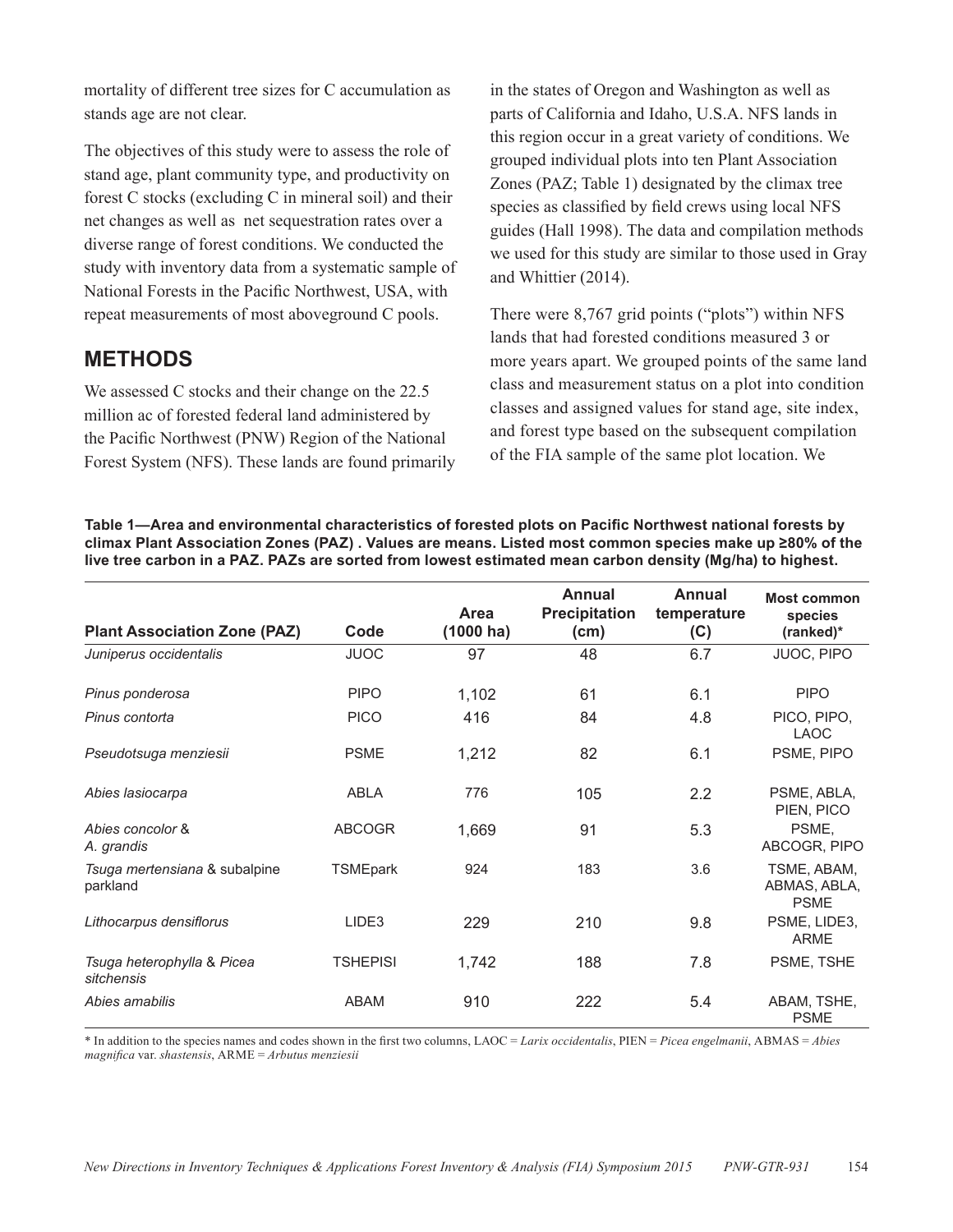grouped FIA site class codes into three "MAI classes"  $(\leq 50, 50 - 120, \leq 120 \text{ ft}^3/\text{ac/yr})$ . Estimates of aboveand below-ground live tree and standing dead tree woody C used the regional equations of merchantable bole volume, national FIA equations of stump and bark volume, species-specific wood- and bark-density parameters, and ratios of top and branch biomass to merchantable bole biomass documented in Woodall et al. (2011).

Statistical estimates used standard double-sampling for post-stratification (Scott et al. 2005), with strata defined by national forest boundaries, Wilderness boundaries, and classified Landsat satellite imagery (Dunham et al. 2002). However, a model was used to estimate maximum C density from stand age for each PAZ\*MAI class group using a cumulative twoparameter Weibull model:

allCdens =  $exp(a0 + a1*(stdage**a2))$ 

where allCdens was total C density (Mg/ha) and stdage was stand age (yrs). Modeling was done using proc NLIN in SAS and datasets were restricted to stand age 300 (150 for the PICO PAZs) to avoid problems with extrapolation of models into regions of sparse data.

# **RESULTS & DISCUSSION**

The maximum mean "total" C density (live and dead woody pools, tree foliage, understory vegetation, and forest floor combined) and the apparent rate at which it was reached varied by plant association zone (PAZ) and productivity (MAI) class. The Weibull model results identified significant differences in the maximum C density attainable by PAZ\*MAI class (Table 2). Maximum C density was greater in more productive MAI classes than in less productive MAI classes within most of the PAZs, and also differed among PAZs. The apparent rate of C accumulation (i.e., the steepness of the curve) also differed among PAZs, with TSMEpark and ABCOGR showing the oldest stand age to attain 75% of maximum total C, and PIPO and JUOC the youngest. The mean stand age required to reach the 75% level across PAZs was 125 years.

Sequestration rates varied significantly with stand age and MAI class. Gross growth increased to a plateau at the 80-100 year age class on low MAI sites, rose more quickly to plateau in the 20-40 year class on medium MAI sites, and peaked in the 20-60 year ages and fell by  $\sim$ 33% in older stands on high MAI sites (Fig. 1). Mortality rates for the medium and high MAI classes increased slowly but steadily as stand age increased, eventually matching the rates for gross growth. Consequently, net growth was not significantly different from zero for stands over 250 years old for these two groups. For the low MAI class group, the effect of the rate of C change due to mortality was more variable, with net growth not significantly different from zero for most stand age classes over 175 years old.

**Table 2—Predicted maximum total carbon density at stand age 300 (150 for PICO) by plant association zone (PAZ; see Table 1) and MAI class (and 95% confidence intervals). All major pools were included except mineral soil.**

|                 | MAI class (m3/ha/yr) |                                |               |  |  |  |
|-----------------|----------------------|--------------------------------|---------------|--|--|--|
| PAZ             | Low $(< 3.5)$        | <b>Medium</b><br>$(3.5 - 8.4)$ | High ( > 8.4) |  |  |  |
| <b>JUOC</b>     | (9)<br>26            |                                |               |  |  |  |
| <b>PIPO</b>     | 77                   | 100                            | 66            |  |  |  |
|                 | (5)                  | (12)                           | (27)          |  |  |  |
| <b>PICO</b>     | (6)<br>88            | 124<br>(14)                    |               |  |  |  |
| <b>PSME</b>     | (13)                 | (23)                           | 221           |  |  |  |
|                 | 123                  | 237                            | (69)          |  |  |  |
| ABLA            | 149                  | 187                            | 201           |  |  |  |
|                 | (17)                 | (16)                           | (81)          |  |  |  |
| <b>ABCOGR</b>   | 162                  | 246                            | 382           |  |  |  |
|                 | (16)                 | (16)                           | (50)          |  |  |  |
| <b>TSMEpark</b> | (23)                 | 307                            | (55)          |  |  |  |
|                 | 219                  | (35)                           | 348           |  |  |  |
| LIDE3           | (80)                 | 289                            | 382           |  |  |  |
|                 | 206                  | (44)                           | (65)          |  |  |  |
| <b>TSHEPISI</b> | 232                  | 376                            | (24)          |  |  |  |
|                 | (44)                 | (24)                           | 457           |  |  |  |
| ABAM            | (43)                 | (29)                           | 425           |  |  |  |
|                 | 271                  | 381                            | (33)          |  |  |  |

Most of the accumulation of C in undisturbed stands across the study region was in small trees, with trees <20 in DBH at time 1 accounting for 69% of the gross growth and 87% of the net growth. Growth of the largest-diameter trees was offset by mortality, with net growth significantly <0 for trees 40-60 in DBH at time  $1 (Z=3.86, P<0.001)$ , and not different from zero for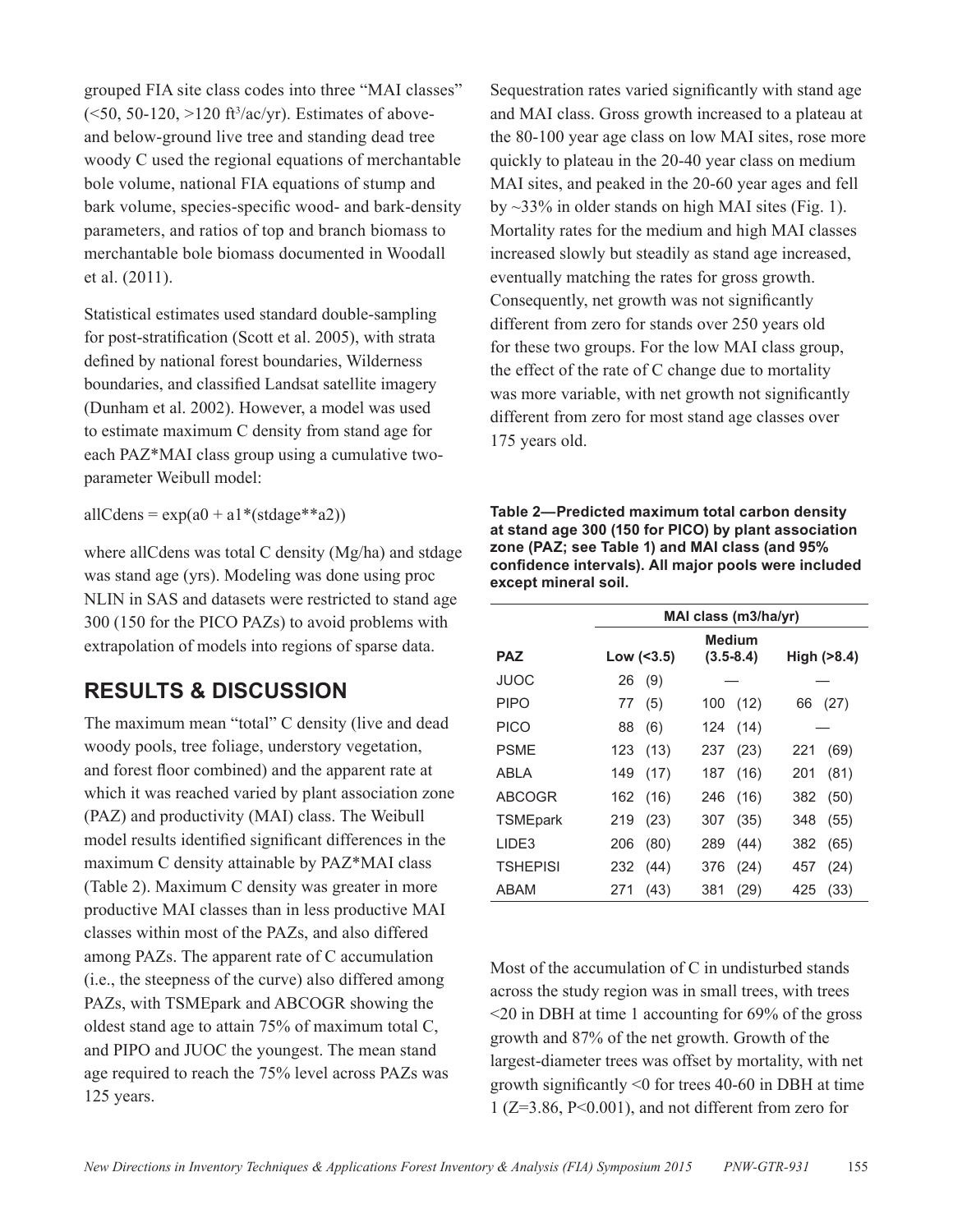

Figure 1—Annual changes in carbon in undisturbed stands by MAI class and stand age., showing gross growth on the top, and net growth (growth - mortality) on the bottom.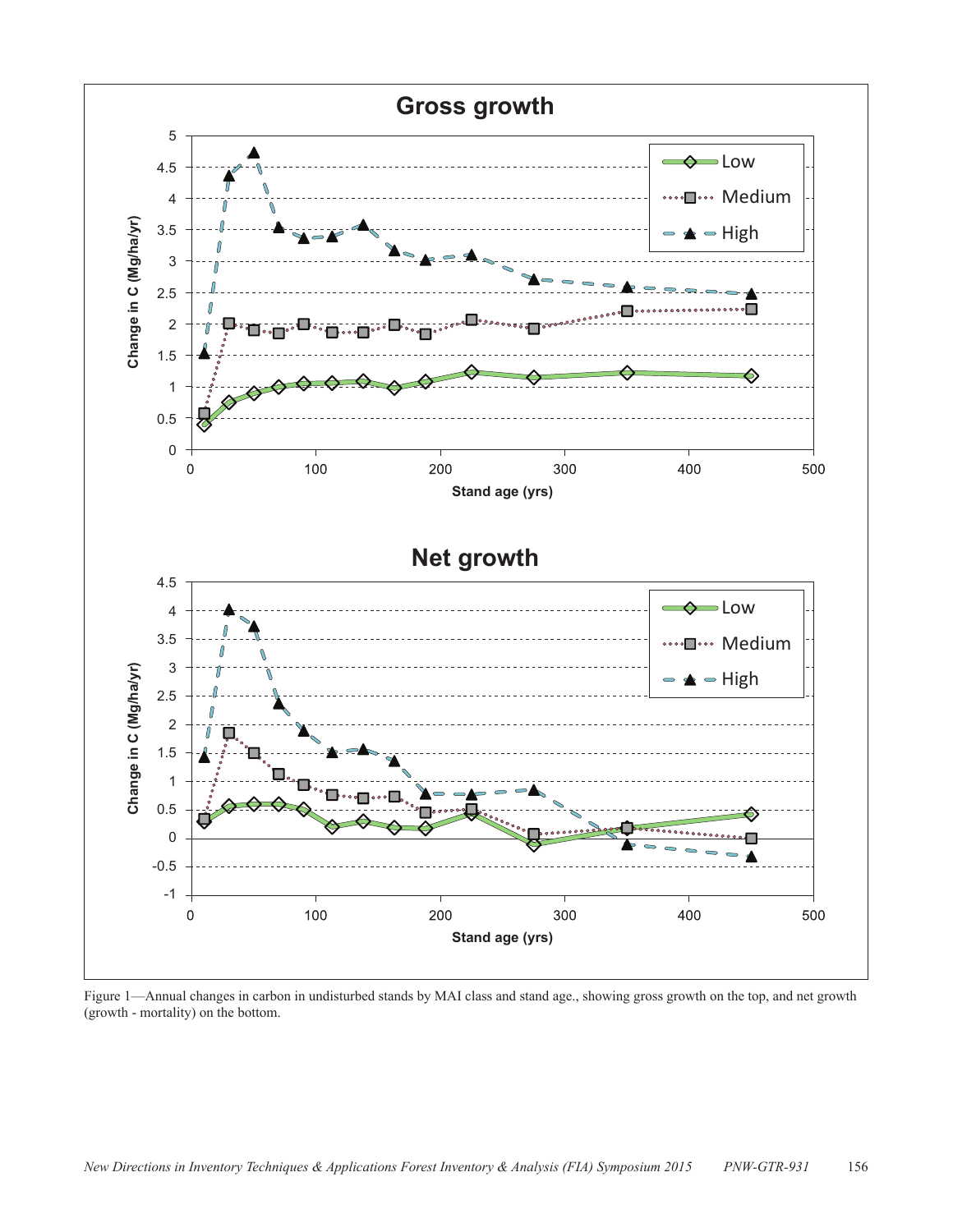trees >60 in DBH (Fig. 2). Nevertheless, the density of C in large trees (and all trees >10 in DBH) increased overall in undisturbed stands due to recruitment from smaller size classes (P<0.05). The increase in C density in large trees also held true when disturbed stands were included (P<0.05), although increases for all sizes were proportionately lower, particularly in the smaller tree sizes.

#### **ACKNOWLEDGMENT**

Thanks to Jim Alegria, Carol Apple, Rhonda Mathison, Bob Brown, and many other Pacific Northwest Region staff and contractors for collecting the data, managing the database, and compiling and cleaning the data. Funding for this study was provided by the Pacific Northwest Region and the Pacific Northwest Research Station of the USDA Forest Service.



Figure 2—Change in mean live tree carbon by tree size class, showing gross growth and net growth (growth - mortality) of trees in the class at time 1, and net change (growth into and out of a class plus net growth) for undisturbed stands and for all stands.